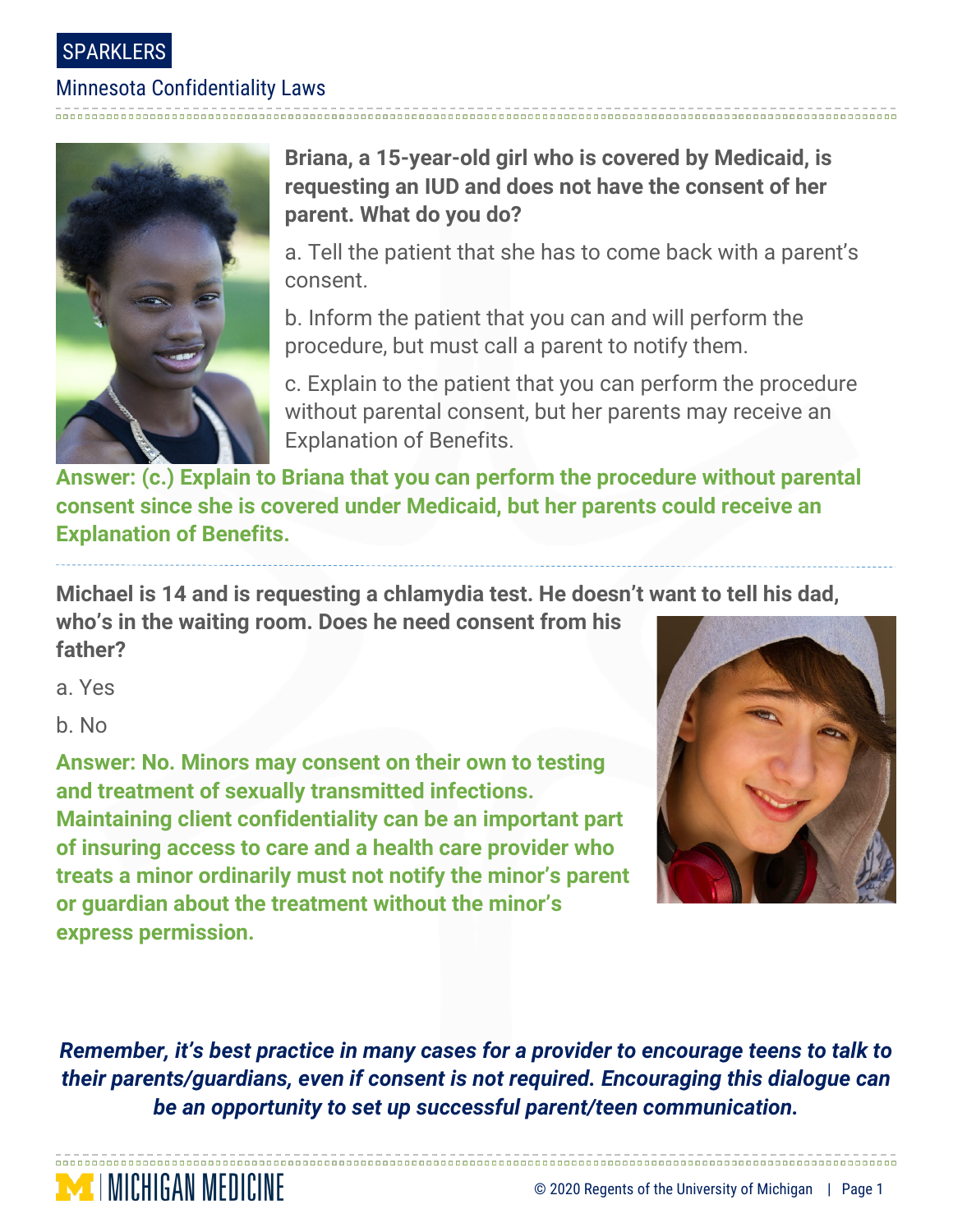SPARKLERS

#### Minnesota Confidentiality Laws



**Jade is 16 years old. Can she receive a pregnancy test AND prenatal care without her parents' consent?**

- a. Yes
- b. No

**Answer: Yes. While no specific Minnesota statute specifically addresses minor consent for pregnancy and prenatal care, minors are generally able to consent to treatment for pregnancy related care, including prenatal care, delivery services, treatment of complications and post-natal care.**

**Which of these options below DO NOT require parental consent for a teen living with her parents?**

- a. HPV vaccine
- b. ADHD medication for a 13 year-old
- c. Treatment for controlled substances or alcohol
- d. Admission to an inpatient mental health facility

**Answer: (c.) Minors may consent to outpatient treatment of controlled substances or alcohol. All other options require a parent's consent.** 

*Remember, it's best practice in many cases for a provider to encourage teens to talk to their parents/guardians, even if consent is not required. Encouraging this dialogue can be an opportunity to set up successful parent/teen communication.*